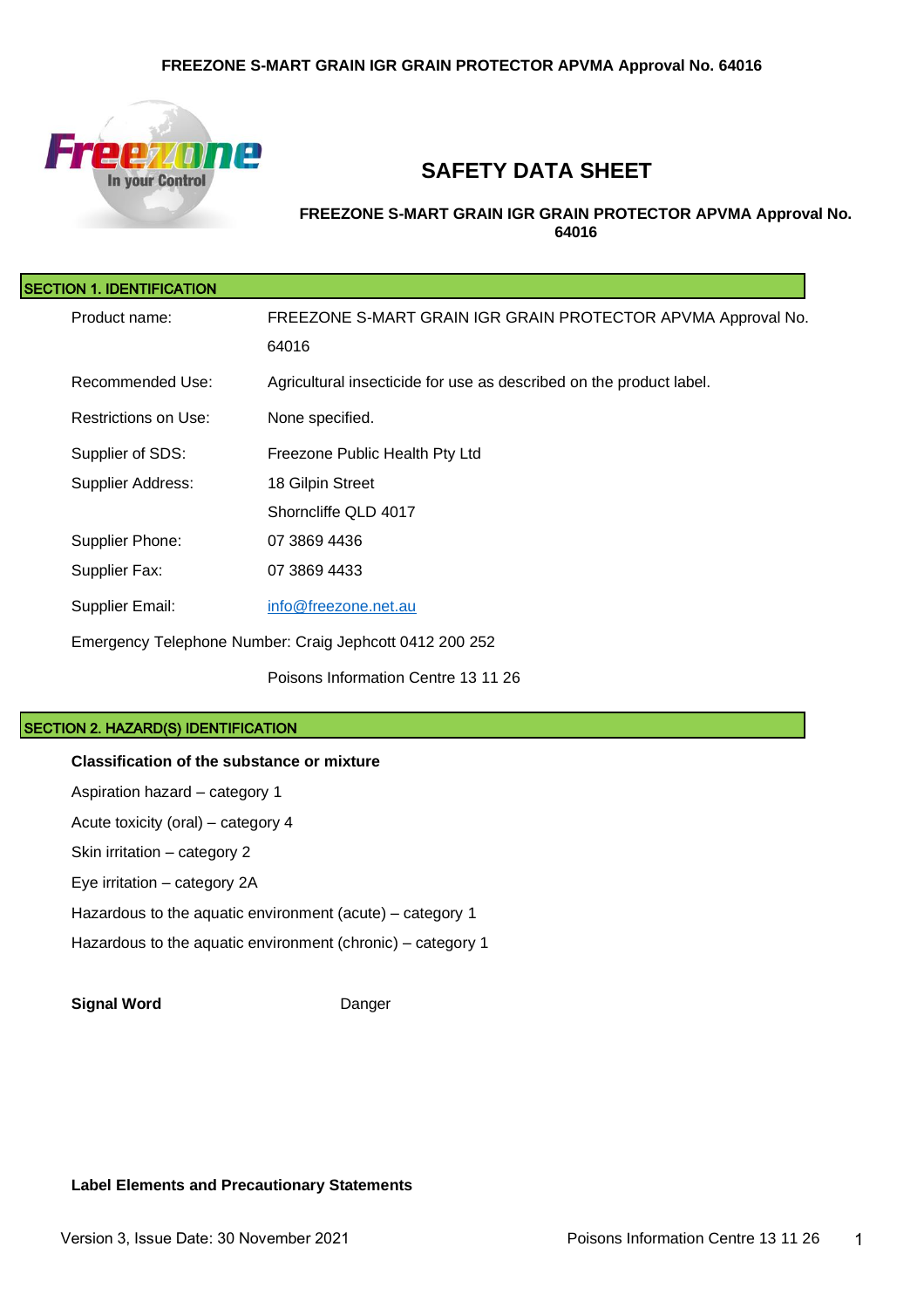| Hazard Pictograms:               | <b>Exclamation Mark</b> | <b>Health Hazard</b>                         | Environment                                                                                                                                   |
|----------------------------------|-------------------------|----------------------------------------------|-----------------------------------------------------------------------------------------------------------------------------------------------|
|                                  |                         |                                              |                                                                                                                                               |
| <b>Hazard Statements:</b>        |                         | May be fatal if swallowed and enters airways |                                                                                                                                               |
|                                  |                         | Harmful if swallowed                         |                                                                                                                                               |
|                                  |                         | Causes skin irritation                       |                                                                                                                                               |
|                                  |                         | Causes serious eye irritation                |                                                                                                                                               |
| <b>Precautionary Statements:</b> |                         |                                              |                                                                                                                                               |
| Prevention                       |                         |                                              | P264 Wash hands, arms and face thoroughly after handling.                                                                                     |
|                                  |                         |                                              | P270 Do not eat, drink or smoke when using this product.                                                                                      |
|                                  |                         |                                              | P280 Wear protective gloves and eye protection/face protection.                                                                               |
| Response                         |                         | doctor/physician.                            | P301+310 IF SWALLOWED: Immediately call a POISON CENTER or                                                                                    |
|                                  |                         |                                              | P302 + P352 IF ON SKIN: Wash with plenty of soap and water.                                                                                   |
|                                  | rinsing.                |                                              | P305 + P351 + P338 IF IN EYES: Rinse cautiously with water for several<br>minutes. Remove contact lenses, if present and easy to do. Continue |
|                                  |                         |                                              | P332 + P313 If skin irritation occurs: Get medical advice/attention.                                                                          |
|                                  |                         |                                              | P337 + P313 If eye irritation persists: Get medical advice/attention.                                                                         |
|                                  |                         |                                              | P362 Take off contaminated clothing and wash before reuse.                                                                                    |
|                                  |                         | P331 Do NOT induce vomiting.                 |                                                                                                                                               |
| Storage                          |                         | P405 Store locked up.                        |                                                                                                                                               |
| Disposal                         |                         |                                              | P501 Dispose of contents/container in accordance with local regulations.                                                                      |

| <b>SECTION 3. COMPOSITION AND INFORMATION ON INGREDIENTS</b> |                                           |  |
|--------------------------------------------------------------|-------------------------------------------|--|
| S-METHOPRENE contains 300g/L                                 | <b>Classification</b>                     |  |
| CAS number: 65733-16-6                                       | Acute aquatic toxicity (not classified)   |  |
| EC number: 613-834-0                                         | Chronic aquatic toxicity (not classified) |  |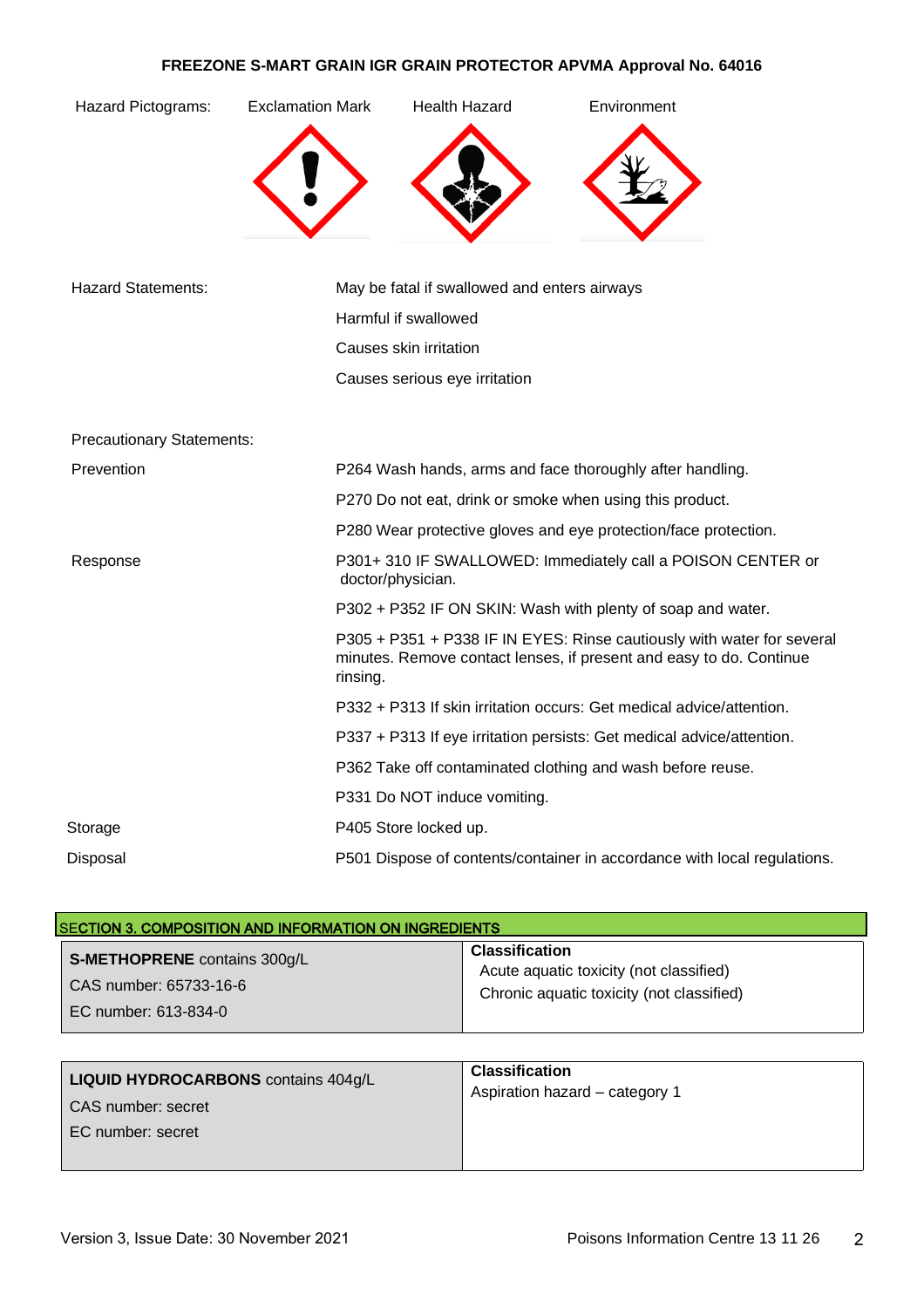| Non-hazardous ingredients contains <200g/L<br>CAS number: secret<br>EC number: secret | <b>Classification</b><br>n/a |
|---------------------------------------------------------------------------------------|------------------------------|
|---------------------------------------------------------------------------------------|------------------------------|

Full text for all hazard statements is contained in Section 16.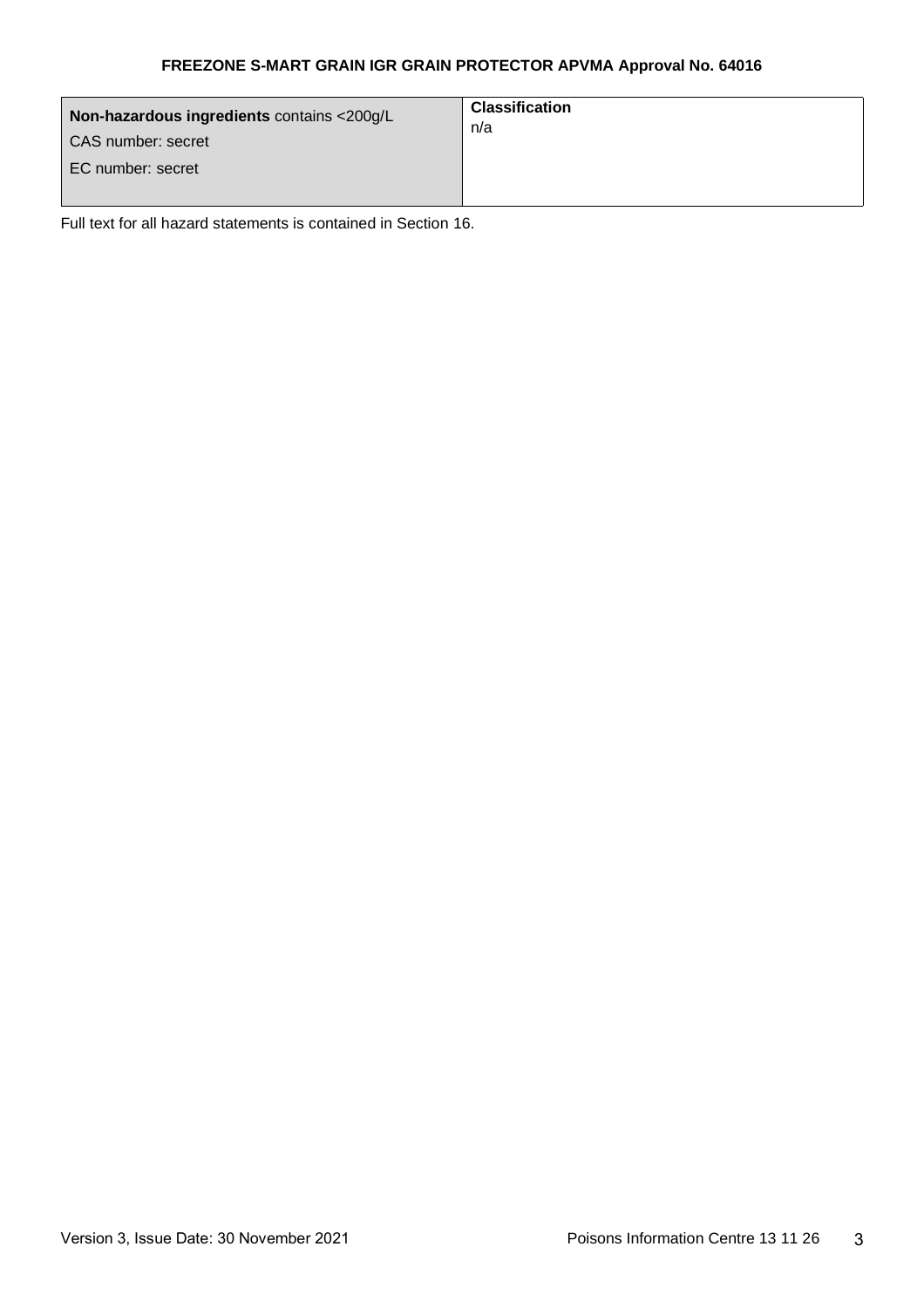| <b>SECTION 4. FIRST AID MEASURES</b> |                                                                                                                                                                                                                                                                                               |
|--------------------------------------|-----------------------------------------------------------------------------------------------------------------------------------------------------------------------------------------------------------------------------------------------------------------------------------------------|
| <b>First aid measures</b>            |                                                                                                                                                                                                                                                                                               |
| General information                  | You should call The Poisons Information Centre if you feel that you may<br>have been poisoned, burned or irritated by this product. The number is 13<br>1126 from anywhere in Australia (0800 764 766 in New Zealand) and is<br>available at all times. Have this SDS with you when you call. |
| Inhalation                           | No first aid measures normally required. However, if inhalation has<br>occurred, and irritation has developed, remove to fresh air and<br>observe until recovered. If irritation becomes painful or persists more<br>than about 30 minutes, seek medical advice.                              |
| Ingestion                            | First aid is not generally required. If in doubt, contact a Poisons Information Centre or a<br>doctor.                                                                                                                                                                                        |
| Skin contact                         | Irritation is unlikely. However, if irritation does occur, flush with lukewarm, gently<br>flowing water for 5 minutes or until chemical is removed. If in doubt obtain<br>medical advice.                                                                                                     |
| Eye contact                          | Quickly and gently blot or brush product away. Flush the contaminated eye(s)                                                                                                                                                                                                                  |
|                                      | with lukewarm, gently flowing water until the product is removed or until irritation                                                                                                                                                                                                          |
|                                      | has ceased, while holding the eyelid(s) open. Obtain medical advice if irritation                                                                                                                                                                                                             |
|                                      | becomes painful or lasts more than a few minutes. Protection of first aiders Use                                                                                                                                                                                                              |
|                                      | suitable protective equipment for surrounding materials.                                                                                                                                                                                                                                      |

| <b>SECTION 5. FIREFIGHTING MEASURES</b>    |                                                                                                                                                                                                                                                                                                                                                                                                                                                                                                  |  |
|--------------------------------------------|--------------------------------------------------------------------------------------------------------------------------------------------------------------------------------------------------------------------------------------------------------------------------------------------------------------------------------------------------------------------------------------------------------------------------------------------------------------------------------------------------|--|
| <b>Extinguishing media</b>                 |                                                                                                                                                                                                                                                                                                                                                                                                                                                                                                  |  |
|                                            | Preferred extinguishing media are carbon dioxide, dry chemical, foam,<br>water fog.                                                                                                                                                                                                                                                                                                                                                                                                              |  |
|                                            | This product is classified as a C1 combustible product. There is a slight<br>risk of an explosion from this product if commercial quantities are<br>involved in a fire. Violent steam generation or eruption may occur upon<br>application of direct water stream on hot liquids. Vapours from this<br>product are heavier than air and may accumulate in sumps, pits and<br>other low-lying spaces, forming potentially explosive mixtures. They may<br>also flash back considerable distances. |  |
| Specific hazards arising from the chemical |                                                                                                                                                                                                                                                                                                                                                                                                                                                                                                  |  |
| Specific hazards                           | None known.                                                                                                                                                                                                                                                                                                                                                                                                                                                                                      |  |
| Hazardous combustion<br>products           | Thermal combustion of product may produce harmful gasses or vapours.                                                                                                                                                                                                                                                                                                                                                                                                                             |  |
| Firefighting precautions                   | Special protective equipment and precautions for firefighters<br>When fighting fires involving significant quantities of this product, wear a splash<br>suit complete with self contained breathing apparatus.                                                                                                                                                                                                                                                                                   |  |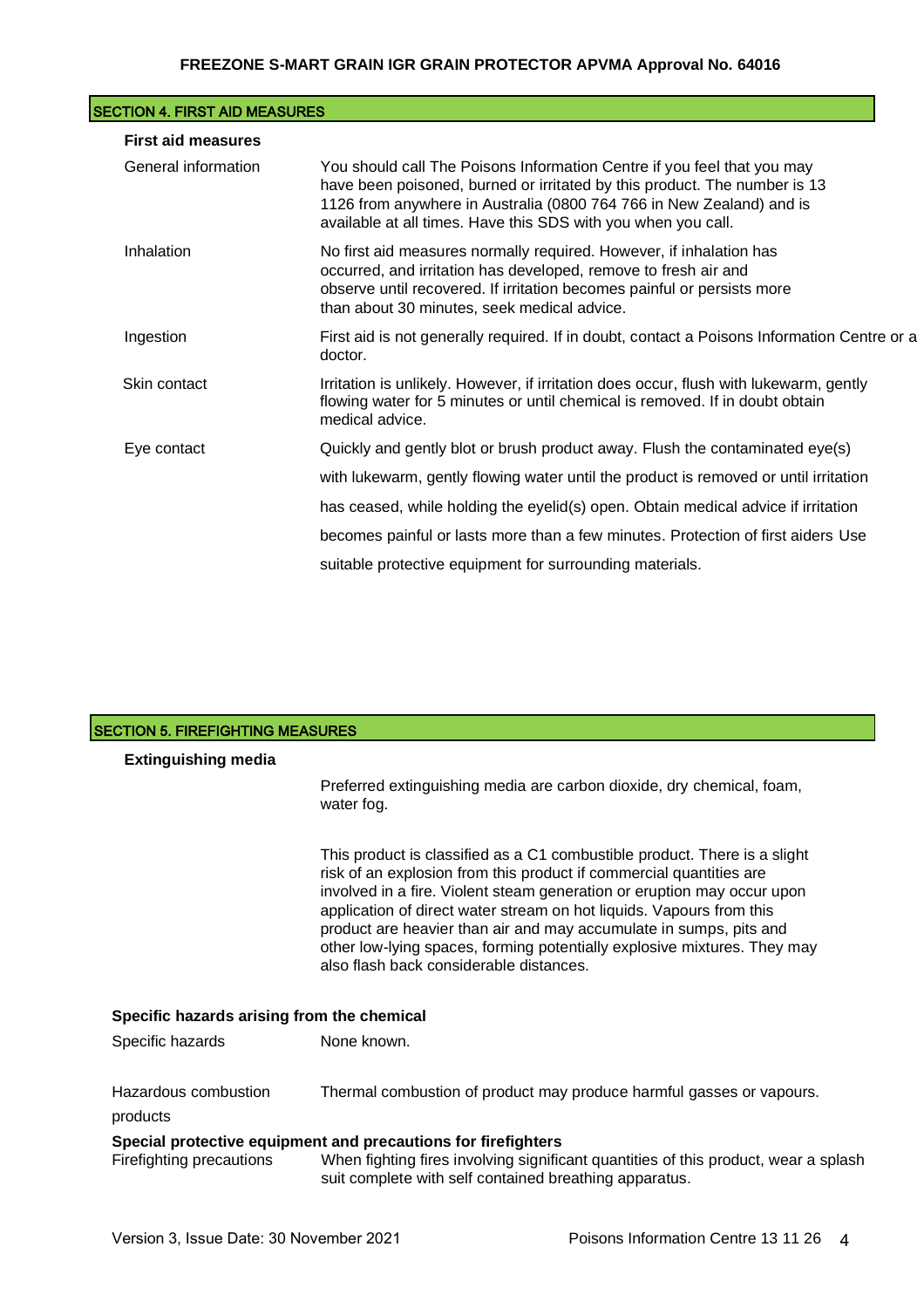| Protective equipment | Self-contained breathing apparatus, suitable gloves and boots. |  |
|----------------------|----------------------------------------------------------------|--|
|                      |                                                                |  |

|                                        | <b>SECTION 6. ACCIDENTAL RELEASE MEASURES</b>                                                                                                                                                                                                                                                                                                                                                                                                                                                                                                                                                                                                                                                                                                                                                                                                                                                                                                                                                                                     |  |  |
|----------------------------------------|-----------------------------------------------------------------------------------------------------------------------------------------------------------------------------------------------------------------------------------------------------------------------------------------------------------------------------------------------------------------------------------------------------------------------------------------------------------------------------------------------------------------------------------------------------------------------------------------------------------------------------------------------------------------------------------------------------------------------------------------------------------------------------------------------------------------------------------------------------------------------------------------------------------------------------------------------------------------------------------------------------------------------------------|--|--|
| Personal precautions                   | As a minimum, wear overalls, goggles and gloves. Suitable materials for<br>protective clothing include rubber, PVC. Eye/face protective equipment should<br>comprise as a minimum, protective glasses and, preferably, goggles. If there is a<br>significant chance that vapours or mists are likely to build up in the cleanup area,<br>we recommend that you use a respirator. Usually, no respirator is necessary when<br>using this product. However, if you have any doubts consult the Australian<br>Standard mentioned above. Otherwise, not normally necessary.                                                                                                                                                                                                                                                                                                                                                                                                                                                           |  |  |
| Environmental precautions              | Avoid discharge into drains or watercourses or onto the ground.                                                                                                                                                                                                                                                                                                                                                                                                                                                                                                                                                                                                                                                                                                                                                                                                                                                                                                                                                                   |  |  |
| Clean up methods                       | Stop leak if safe to do so, and contain spill. Absorb onto sand, vermiculite or other<br>suitable absorbent material. If spill is too large or if absorbent material is not<br>available, try to create a dike to stop material spreading or going into drains or<br>waterways. Sweep up and shovel or collect recoverable product into labelled<br>containers for recycling or salvage, and dispose of promptly. After spills, wash<br>area preventing runoff from entering drains. If a significant quantity of material<br>enters drains, advise emergency services. Full details regarding disposal of used<br>containers, spillage and unused material may be found on the label. If there is any<br>conflict between this SDS and the label, instructions on the label prevail. Ensure<br>legality of disposal by consulting regulations prior to disposal. Thoroughly launder<br>protective clothing before storage or re-use. Advise laundry of nature of<br>contamination when sending contaminated clothing to laundry. |  |  |
| <b>SECTION 7. HANDLING AND STORAGE</b> |                                                                                                                                                                                                                                                                                                                                                                                                                                                                                                                                                                                                                                                                                                                                                                                                                                                                                                                                                                                                                                   |  |  |
| Precautions for handling               | Keep exposure to this product to a minimum, and minimise the quantities kept in<br>work areas. Check Section 8 of this SDS for details of personal protective<br>measures, and make sure that those measures are followed.<br>The measures detailed below under "Storage" should be followed during handling<br>in order to minimise risks to persons using the product in the workplace. Also,<br>avoid contact or contamination of product with incompatible materials listed in<br>Section 10.                                                                                                                                                                                                                                                                                                                                                                                                                                                                                                                                 |  |  |
| Conditions for safe storage            | Store in the closed original container in a dry, cool, well-ventilated area out of<br>direct sunlight. Make sure that the product does not come into contact with<br>substances listed under "Materials to avoid" in Section 10. Some liquid<br>preparations settle or separate on standing and may require stirring before use.<br>Check packaging - there may be further storage instructions on the label.                                                                                                                                                                                                                                                                                                                                                                                                                                                                                                                                                                                                                     |  |  |
| Storage precautions                    | Note that his product is combustible and therefore, for Storage, meets the<br>definition of Dangerous Goods in some states. If you store large quantities<br>(tonnes) of such products, we suggest that you consult your state's Dangerous<br>Goods laws in order to clarify your obligations regarding their storage.                                                                                                                                                                                                                                                                                                                                                                                                                                                                                                                                                                                                                                                                                                            |  |  |

#### SECTION 8. EXPOSURE CONTROLS AND PERSONAL PROTECTION

#### **Exposure limits**

Exposure limits have not been established by NOHSC for any of the significant ingredients in this product.

The Acceptable Daily Iintake for Methoprene is set at 0.4mg/kg/day. The corresponding No-observable-effect- level is set at 35mg/kg/day.

Values taken from Australian ADI List, Aug 2003.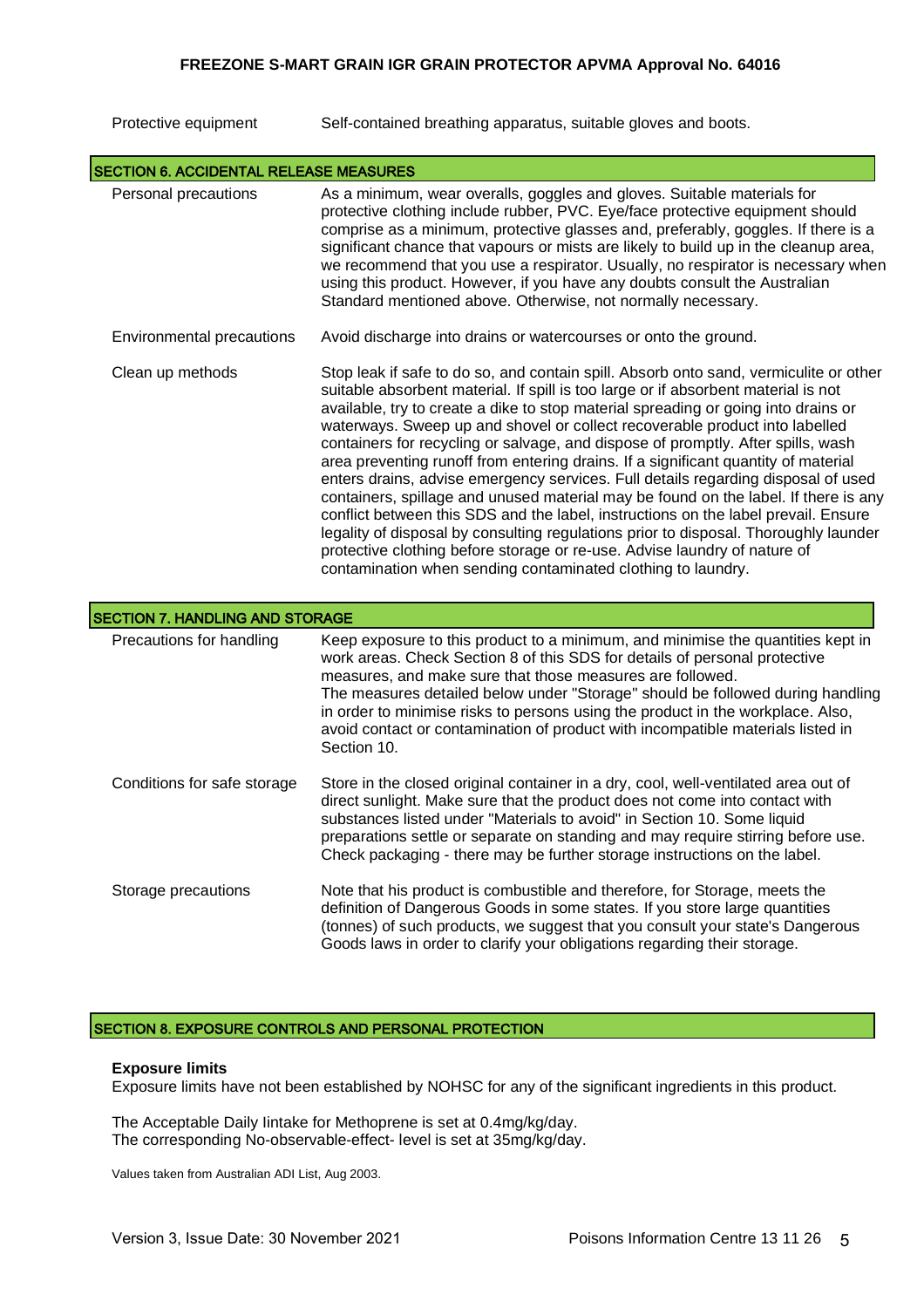| <b>Exposure controls</b>         |                                                                                                                                                                                                                           |
|----------------------------------|---------------------------------------------------------------------------------------------------------------------------------------------------------------------------------------------------------------------------|
| Ventilation                      | No special ventilation requirements are normally necessary for this product.<br>However, make sure that the work environment remains clean and that vapours<br>and mists are minimised.                                   |
| Eye Protection                   | Eye protection such as protective glasses or goggles is recommended when this<br>product is being used.                                                                                                                   |
| <b>Skin Protection</b>           | You should avoid contact even with mild skin irritants. Therefore, you should wear<br>suitable impervious elbow-length gloves and facial protection when handling this<br>product. See below for suitable material types. |
| <b>Protective Material Types</b> | We suggest that protective clothing be made from the following materials: rubber,<br>PVC.                                                                                                                                 |
| Respirator                       | Usually, no respirator is necessary when using this product. However, if you have<br>any doubts consult the Australian Standard mentioned above. Otherwise, not<br>normally necessary.                                    |
|                                  | The following Australian Standards will provide general advice regarding safety clothing and equipment                                                                                                                    |
|                                  | Respiratory equipment: AS/NZS 1715                                                                                                                                                                                        |
|                                  | Protective Gloves: AS 2161                                                                                                                                                                                                |
|                                  | Industrial Clothing: AS2919                                                                                                                                                                                               |

Industrial Eye Protection: AS1336 and AS/NZS 1337 Occupational Protective Footwear: AS/NZS2210

| SECTION 9. PHYSICAL AND CHEMICAL PROPERTIES  |                                                             |  |  |
|----------------------------------------------|-------------------------------------------------------------|--|--|
| Appearance                                   | Liquid                                                      |  |  |
| Colour                                       | <b>Straw Coloured</b>                                       |  |  |
| Odour                                        | Mild hydrocarbon odour.                                     |  |  |
| Odour threshold                              | No information available.                                   |  |  |
| pH                                           | No information available.                                   |  |  |
| Melting point                                | No information available.                                   |  |  |
| Boiling point                                | $184^{\circ}$ C at $100k$ Pa                                |  |  |
| Flash point                                  | 68°C (Pensky Martin closed cup).                            |  |  |
| Evaporation rate                             | No information available.                                   |  |  |
| Evaporation factor                           | No information available.                                   |  |  |
| Flammability (solid, gas)                    | Combustible                                                 |  |  |
| Upper/lower flammability or explosive limits | No information available.                                   |  |  |
| Other flammability                           | No information available.                                   |  |  |
| Vapour pressure                              | No information available.                                   |  |  |
| Vapour density                               | No information available.                                   |  |  |
| Relative density                             | No information available.                                   |  |  |
| <b>Bulk density</b>                          | No information available.                                   |  |  |
| Solubility(ies)                              | Emulsifiable.                                               |  |  |
| <b>Partition coefficient</b>                 | No information available.                                   |  |  |
| Auto-ignition temperature                    | No information available.                                   |  |  |
| <b>Decomposition Temperature</b>             | No information available.                                   |  |  |
| Viscosity                                    | No information available.                                   |  |  |
| <b>Explosive properties</b>                  | No information available.                                   |  |  |
| Explosive under the influence of a flame     | No information available.                                   |  |  |
| Oxidising properties                         | Does not meet the criteria for classification as oxidising. |  |  |

### SECTION 10. STABILITY AND REACTIVITY

| Chemical stability | Stable under normal conditions when used and stored in accordance with label.      |
|--------------------|------------------------------------------------------------------------------------|
| Reactivity         | This product is unlikely to react or decompose under normal storage<br>conditions. |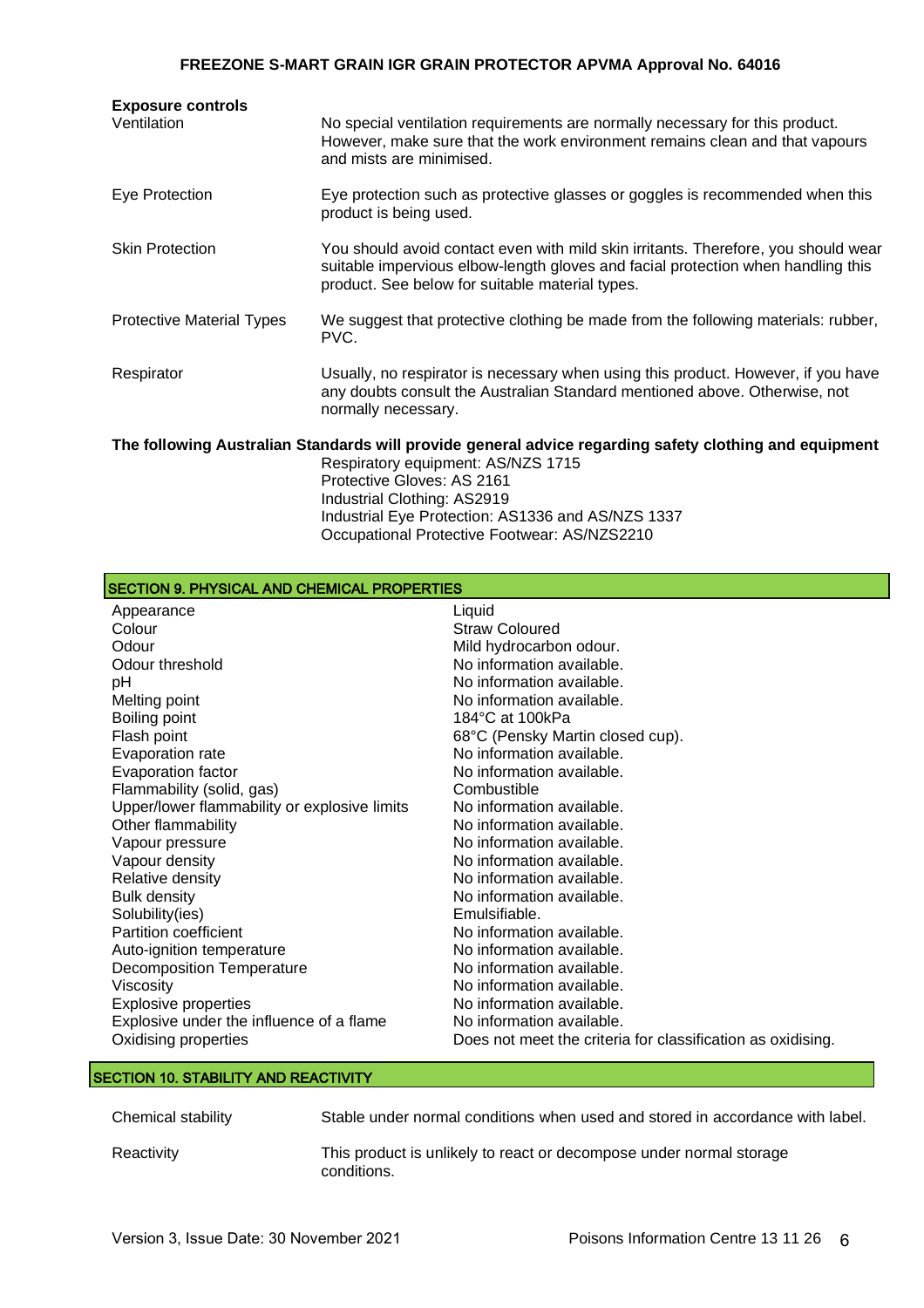| Possibility of hazardous<br>reactions | No hazardous reactions known.                                                                                                                                                    |
|---------------------------------------|----------------------------------------------------------------------------------------------------------------------------------------------------------------------------------|
| Conditions to avoid                   | Exposure to heat.                                                                                                                                                                |
| Incompatible materials                | Oxidising agents.                                                                                                                                                                |
| Hazardous decomposition               | Does not decompose when used and stored as recommended. Combustion<br>or thermal decomposition will produce Carbon dioxide, and if combustion is<br>incomplete, carbon monoxide. |

| <b>SECTION 11. TOXICOLOGICAL INFORMATION</b>                               |                                                                                                                                                                                           |
|----------------------------------------------------------------------------|-------------------------------------------------------------------------------------------------------------------------------------------------------------------------------------------|
| Information on toxicological effects                                       |                                                                                                                                                                                           |
| <b>Toxicological effects</b>                                               | Not regarded as a health hazard under current legislation.                                                                                                                                |
| <b>Acute toxicity - oral</b><br>Notes (oral $LD_{50}$ )                    | The oral LD50 for Methoprene in rats is greater than 34,600<br>mg/kg, and in dogs is greater than 5000 mg/kg                                                                              |
| Acute toxicity - dermal<br>Notes (dermal LD <sub>50</sub> )                | LD50 values of greater than 2000 to 3000 mg/kg in rabbits.<br>Methoprene is not an eye or skin irritant, and it is not a skin<br>sensitizer.                                              |
| <b>Acute toxicity - inhalation</b><br>Notes (inhalation LC <sub>50</sub> ) | The inhalation LD50 for Methoprene in rats is greater than 210<br>mg/L. No overt signs of poisoning have been reported in<br>incidents involving accidental human exposure to Methoprene. |
| <b>Skin corrosion/irritation</b><br>Animal data                            | Contact may cause skin irritation.                                                                                                                                                        |
| Serious eye damage/irritation<br>Serious eye damage/irritation             | Based on available data the classification criteria are not met.                                                                                                                          |
| <b>Respiratory sensitisation</b><br>Respiratory sensitisation              | Based on available data the classification criteria are not met.                                                                                                                          |
| <b>Skin sensitisation</b><br>Skin sensitisation                            | Based on available data the classification criteria are not met.                                                                                                                          |
| <b>Germ cell mutagenicity</b><br>Genotoxicity - in vitro                   | Methoprene does not appear to be mutagenic. No Methoprene-<br>related mutagenic effects were observed in rats following a<br>single dose of 2000 mg/kg                                    |
| Carcinogenicity<br>Carcinogenicity                                         | No tumours were seen in an 18-month feeding study with mice,<br>or in a 24-month oncogenicity study with rats. These data<br>suggest that Methoprene is not carcinogenic.                 |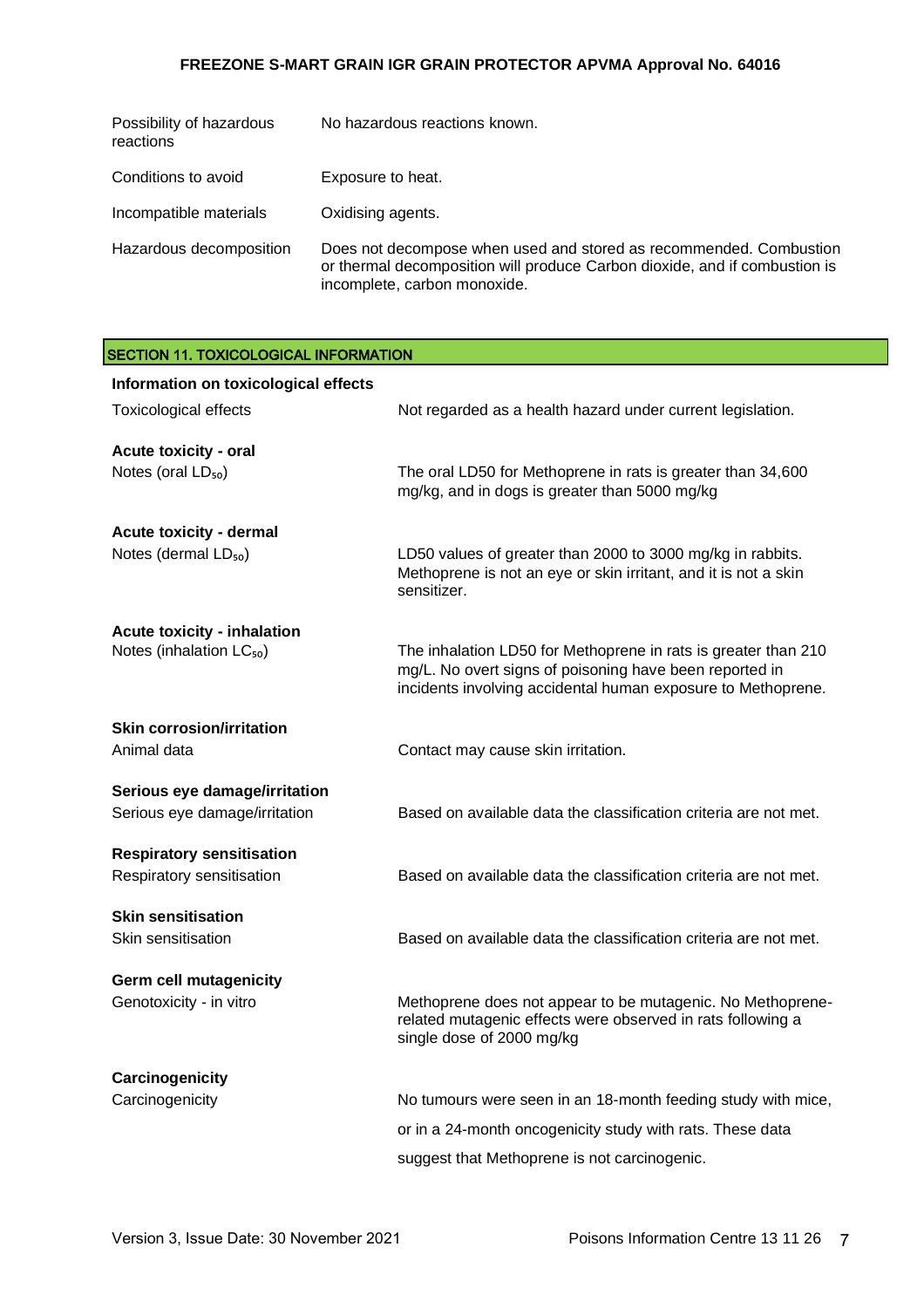| IARC carcinogenicity                                                 | None of the ingredients are listed or exempt.                                                                                                                                                                                            |
|----------------------------------------------------------------------|------------------------------------------------------------------------------------------------------------------------------------------------------------------------------------------------------------------------------------------|
| <b>Reproductive toxicity</b>                                         |                                                                                                                                                                                                                                          |
| Reproductive toxicity - fertility                                    | Experimental data indicate that no reproductive hazards are<br>associated with Methoprene. No Methoprene-related effects<br>were observed in three- generation reproduction studies in rats<br>receiving dietary doses of 125 mg/kg/day. |
| Reproductive toxicity- development<br>Specific target organ toxicity | No available data.                                                                                                                                                                                                                       |
| STOT- single exposure                                                | No data available.                                                                                                                                                                                                                       |
| STOT- repeated exposure                                              | The target organ primarily affected by Methoprene after long-term<br>exposure is the liver.                                                                                                                                              |
| <b>Aspiration hazard</b><br>Aspiration hazard                        | Based on available data the classification criteria are not met.                                                                                                                                                                         |
| <b>General information</b>                                           |                                                                                                                                                                                                                                          |
| Inhalation                                                           | A single exposure may cause the following adverse effects: Headache.<br>Exhaustion and weakness.                                                                                                                                         |
| Skin contact                                                         | May cause redness and irritation.                                                                                                                                                                                                        |
| Eye contact                                                          | No specific symptoms known.                                                                                                                                                                                                              |
| Route of entry                                                       | Inhalation, ingestion, skin contact or eye contact.                                                                                                                                                                                      |
| Target organs                                                        | Lungs.                                                                                                                                                                                                                                   |

### SECTION 12. ECOLOGICAL INFORMATION

| <b>Ecotoxicity</b>            |                                                                                                                                                                                                                                                                                                                                                                                                                                                                                                                                                                                                                                                                                                                                                                                                                                                                       |
|-------------------------------|-----------------------------------------------------------------------------------------------------------------------------------------------------------------------------------------------------------------------------------------------------------------------------------------------------------------------------------------------------------------------------------------------------------------------------------------------------------------------------------------------------------------------------------------------------------------------------------------------------------------------------------------------------------------------------------------------------------------------------------------------------------------------------------------------------------------------------------------------------------------------|
| Effects on birds:             | Methoprene is slightly toxic to birds. The reported 5- to 8-day<br>LC50 values for Methoprene are greater than 10,000 ppm in<br>mallard ducks and bobwhite quail, and the acute oral LD50 for<br>Methoprene is greater than 4640 ppm in chickens. In mallards an<br>acute oral LD50 of greater than 2000 mg/kg was determined.<br>Nonlethal effects that may affect survival of the birds did appear<br>at acute oral doses of 500 mg/kg. These effects appeared as<br>soon as 2 hours after treatment and persisted for up to 2 days<br>and included slowness, reluctance to move, sitting, withdrawal,<br>and incoordination. These effects may decrease birdsurvival by<br>making them temporarily more susceptible to predation. No<br>effects were observed in the reproduction of bobwhite quail and<br>mallard ducks at 30 ppm constant feeding of Methoprene. |
| Effects on aquatic organisms: | Methoprene is slightly to moderately toxic to fish. The reported<br>96-hour LC50 values for Methoprene were 4.6 mg/L in bluegill<br>sunfish, 4.4 mg/L in trout, and greater than 100 mg/L in channel<br>catfish and largemouth bass. Methoprene residues may have a<br>slight potential for bioconcentration in bluegill sunfish and<br>crayfish. Methoprene is very highly toxic to some species of<br>freshwater, estuarine, and marine invertebrates, while the acute<br>LC50 values are greater than 100 mg/L in freshwater shrimp, and<br>it is greater than 0.1 mg/L in estuarine mud crabs. Methoprene<br>had very little effect, if any, on exposed non-target aquatic                                                                                                                                                                                        |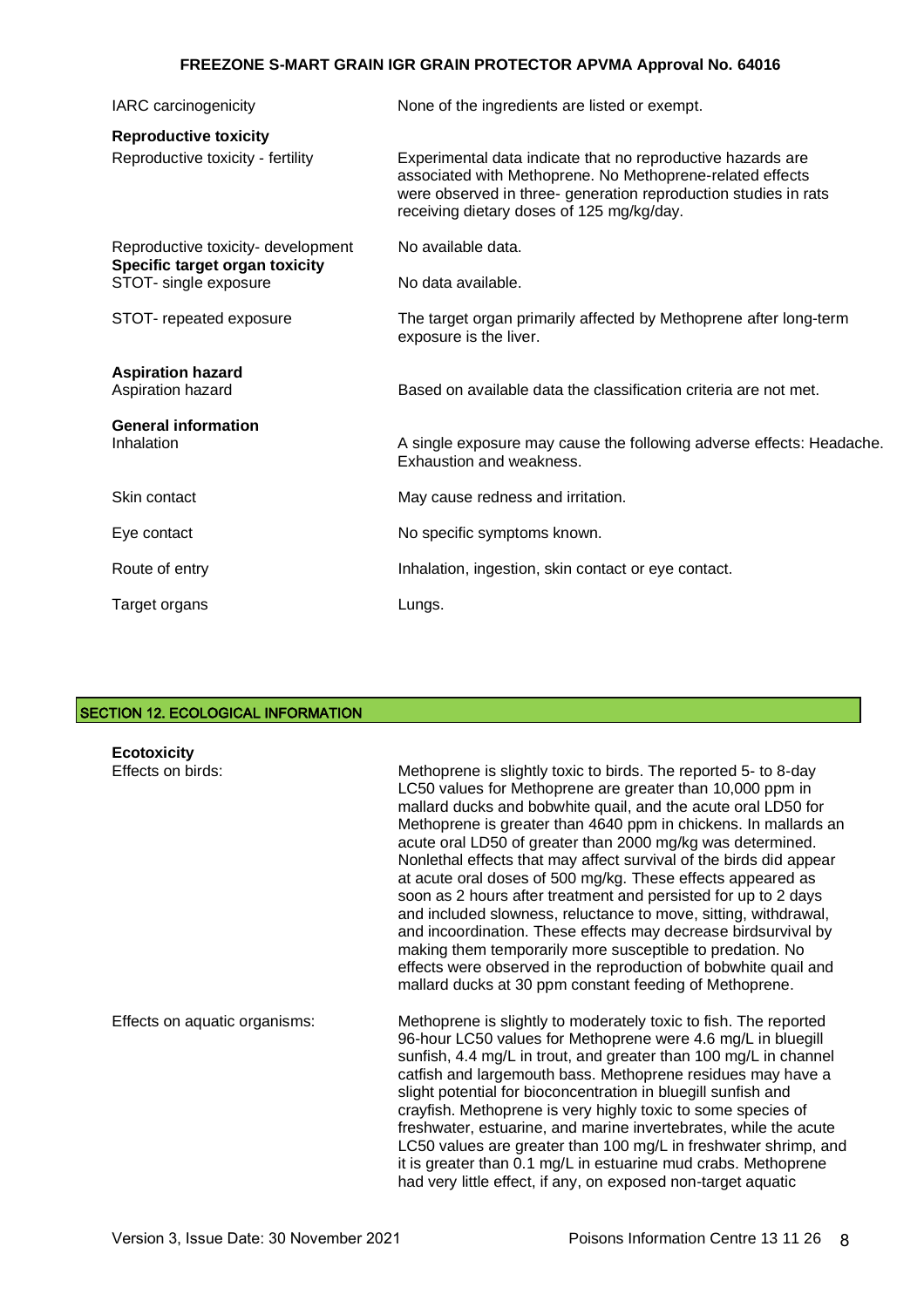|                                    | organisms including water fleas, damselflies, snails, tadpoles,<br>and mosquito fish.                                                                                                                                                                                                                                                                                                                                                                                                                                                                                                                                                                                                                                                                                                                                                       |
|------------------------------------|---------------------------------------------------------------------------------------------------------------------------------------------------------------------------------------------------------------------------------------------------------------------------------------------------------------------------------------------------------------------------------------------------------------------------------------------------------------------------------------------------------------------------------------------------------------------------------------------------------------------------------------------------------------------------------------------------------------------------------------------------------------------------------------------------------------------------------------------|
| Effects on other organisms:        | Tests with earthworms showed little if any toxic effects on<br>contact. It is nontoxic to bees.                                                                                                                                                                                                                                                                                                                                                                                                                                                                                                                                                                                                                                                                                                                                             |
| Breakdown in soil and groundwater: | Methoprene is of low persistence in the soil environment;<br>reported field half-lives are up to 10 days. In sandy loam, its half-<br>life was calculated to be about 10 days. When Methoprene was<br>applied at an extremely high application rate of 1 pound per acre,<br>its half-life was less than 10 days. In soil, microbial degradation is<br>rapid and appears to be the major route of its disappearance<br>from soil. Methoprene also readily undergoes degradation by<br>sunlight. Methoprene is rapidly and tightly sorbed to most soils. It<br>is slightly soluble in water. These properties, along with its low<br>environmental persistence make it unlikely to be significantly<br>mobile. In field leaching studies, it was observed only in the top<br>few inches of the soil, even after repeated washings with water. |
| Breakdown in water:                | Methoprene degrades rapidly in water. Studies have<br>demonstrated half-lives in pond water of about 30 and 40 hours<br>at initial concentrations of 0.001 mg/L and 0.01 mg/L,<br>respectively. At normal temperatures and levels of sunlight,<br>technical Methoprene is rapidly degraded, mainly by aquatic<br>microorganisms and sunlight.                                                                                                                                                                                                                                                                                                                                                                                                                                                                                               |
| Breakdown in vegetation:           | Methoprene is biodegradable and non persistent, even in plants<br>treated at very high rates. It has a half-life of less than 2 days in<br>alfalfa when applied at a rate of 1 pound per acre. In rice, the<br>half-life is less than 1 day. In wheat, its half-life was estimated to<br>be 3 to 7 weeks, depending on the level of moisture in the plant.<br>Plants grown in treated soil are not expected to contain<br>Methoprene residues.                                                                                                                                                                                                                                                                                                                                                                                              |
| <b>Toxicity</b>                    | Based on available data the classification criteria are not met.                                                                                                                                                                                                                                                                                                                                                                                                                                                                                                                                                                                                                                                                                                                                                                            |
| Persistence and degradability      | No data available.                                                                                                                                                                                                                                                                                                                                                                                                                                                                                                                                                                                                                                                                                                                                                                                                                          |
| <b>Partition coefficient</b>       | No information available.                                                                                                                                                                                                                                                                                                                                                                                                                                                                                                                                                                                                                                                                                                                                                                                                                   |
| Bioaccumulative potential          | No data available.                                                                                                                                                                                                                                                                                                                                                                                                                                                                                                                                                                                                                                                                                                                                                                                                                          |
| Mobility in soil                   | No data available.                                                                                                                                                                                                                                                                                                                                                                                                                                                                                                                                                                                                                                                                                                                                                                                                                          |
| Other adverse effects              | No data available.                                                                                                                                                                                                                                                                                                                                                                                                                                                                                                                                                                                                                                                                                                                                                                                                                          |

### SECTION 13. DISPOSAL CONSIDERATIONS

| General information   | Instructions concerning the disposal of this product and its containers are<br>given on the product label. These should be carefully followed. |
|-----------------------|------------------------------------------------------------------------------------------------------------------------------------------------|
| Disposal of packaging | If empty containers cannot be disposed of according to the<br>product label directions, disposal of this material must be in                   |